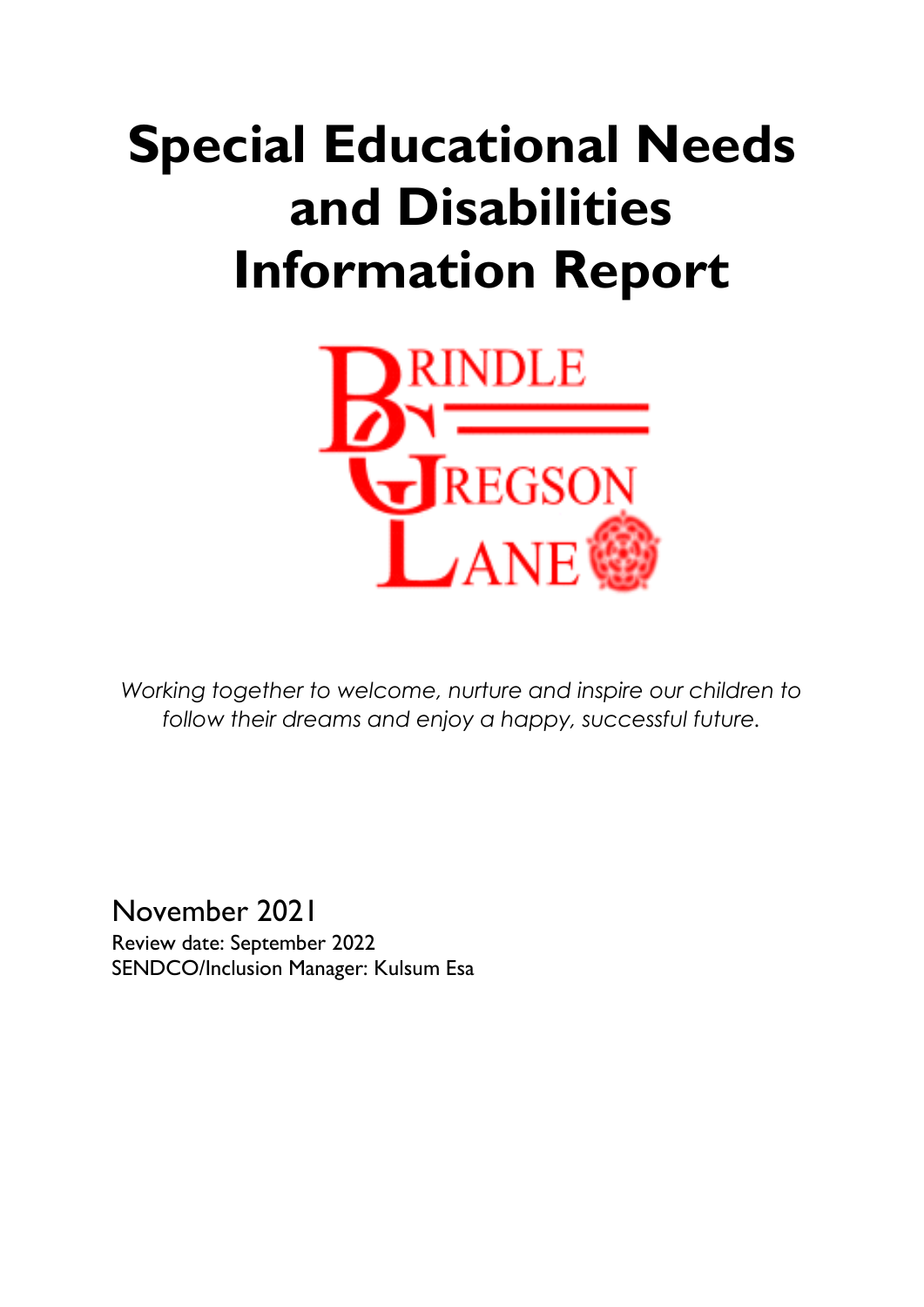## **1)What are the aims of our provision with regards to pupils with special educational needs and/or disability?**

The aims of our policy and practice in relation to special educational need and disability in Brindle Gregson Lane Primary School are:

- To make reasonable adjustments for those with a disability by taking action to increase access to the curriculum, the environment and to printed information for all.
- To ensure that children and young people with SEND engage in the activities of the school alongside pupils who do not have SEND.
- To reduce barriers to progress by embedding the principles in the National Curriculum Inclusion statement:<https://www.gov.uk/government/collections/national-curriculum>
- To use our best endeavours to secure special educational provision for pupils for whom this is required, that is "additional to and different from" that provided within the differentiated curriculum.
- To better respond to the four broad areas of need:
	- 1. Communication and interaction
	- 2. Cognition and learning
	- 3. Social, mental and emotional health
	- 4. Sensory/physical.
- To request, monitor and respond to parent/carers' and pupils' views in order to evidence high levels of confidence and partnership.
- To ensure a high level of staff expertise to meet pupil need, through well-targeted continuing professional development.
- To support pupils with medical conditions to achieve full inclusion in all school activities by ensuring consultation with health and social care professionals in order to meet the medical needs of pupils.
- To work in cooperative and productive partnership with the Local Authority and other outside agencies, to ensure there is a multi-professional approach to meeting the needs of all vulnerable learners.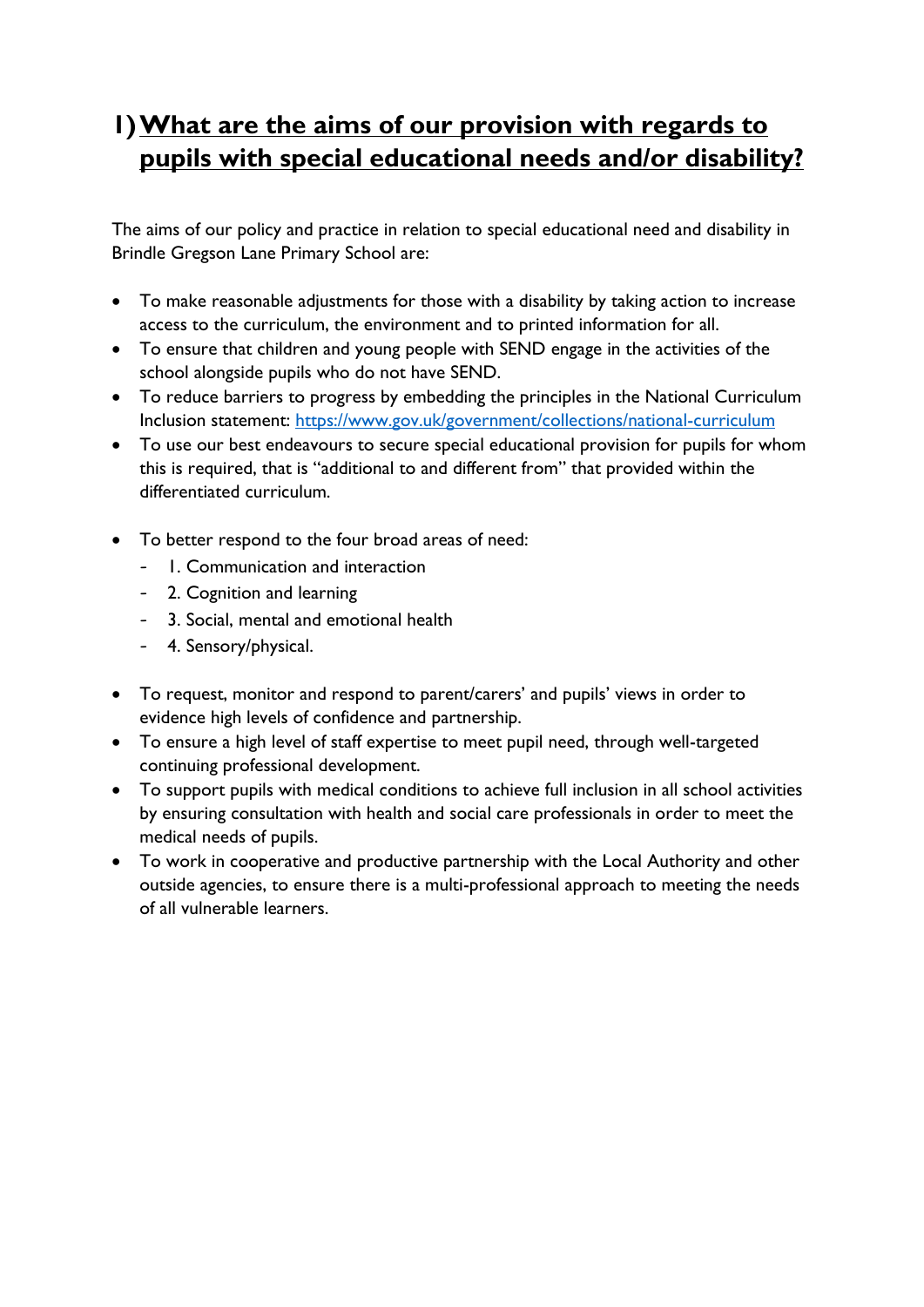# **2)What are special educational needs (SEND) or a disability?**

At our school we use the definition for SEND from the SEND Code of Practice (2015). This states:

'Special Educational Needs: A child or young person has special educational needs if he or she has a learning difficulty or disability, which calls for special educational provision to be made for him or her.

A learning difficulty or disability is a significantly greater difficulty in learning than the majority of others of the same age. Special educational provision means educational or training provision that is additional to, or different from, that made generally for others of the same age in a mainstream setting in England'

Disability: Many children and young people who have SEN may have a disability. Under the Equality Act 2010 – that is '...a physical or mental impairment which has a long-term and substantial adverse effect on their ability to carry out normal day-to-day activities'.

This definition includes sensory impairments such as those affecting sight or hearing, and long-term health conditions such as diabetes, epilepsy, cancer etc

## **3)What kind of special educational needs or disabilities (SEND) is provision made for at Brindle Gregson Lane Primary School?**

We are a mainstream school and all children with SEND are welcome to apply for a place at our school, in line with the school admissions policy. If a place is available, we will strive to ensure that, in partnership with parents, appropriate provision is made. For children with an EHCP, parents have the right to request a particular school and the local authority must comply with that preference and name the school in the EHC plan unless:

1. It would be unsuitable for the age, ability, aptitude or SEN of the child or young person

2. The attendance of the child or young person there would be incompatible with the efficient education of others, or the efficient use of resources.

Before making the decision to name our school in a child's EHCP, the local authority will send the governing body a copy of the EHCP and then consider their comments very carefully before a final decision on placement is made. In addition, the local authority must also seek the agreement of school where the draft EHCP sets out any provision to be delivered on their premises that have been secured through a direct payment (personal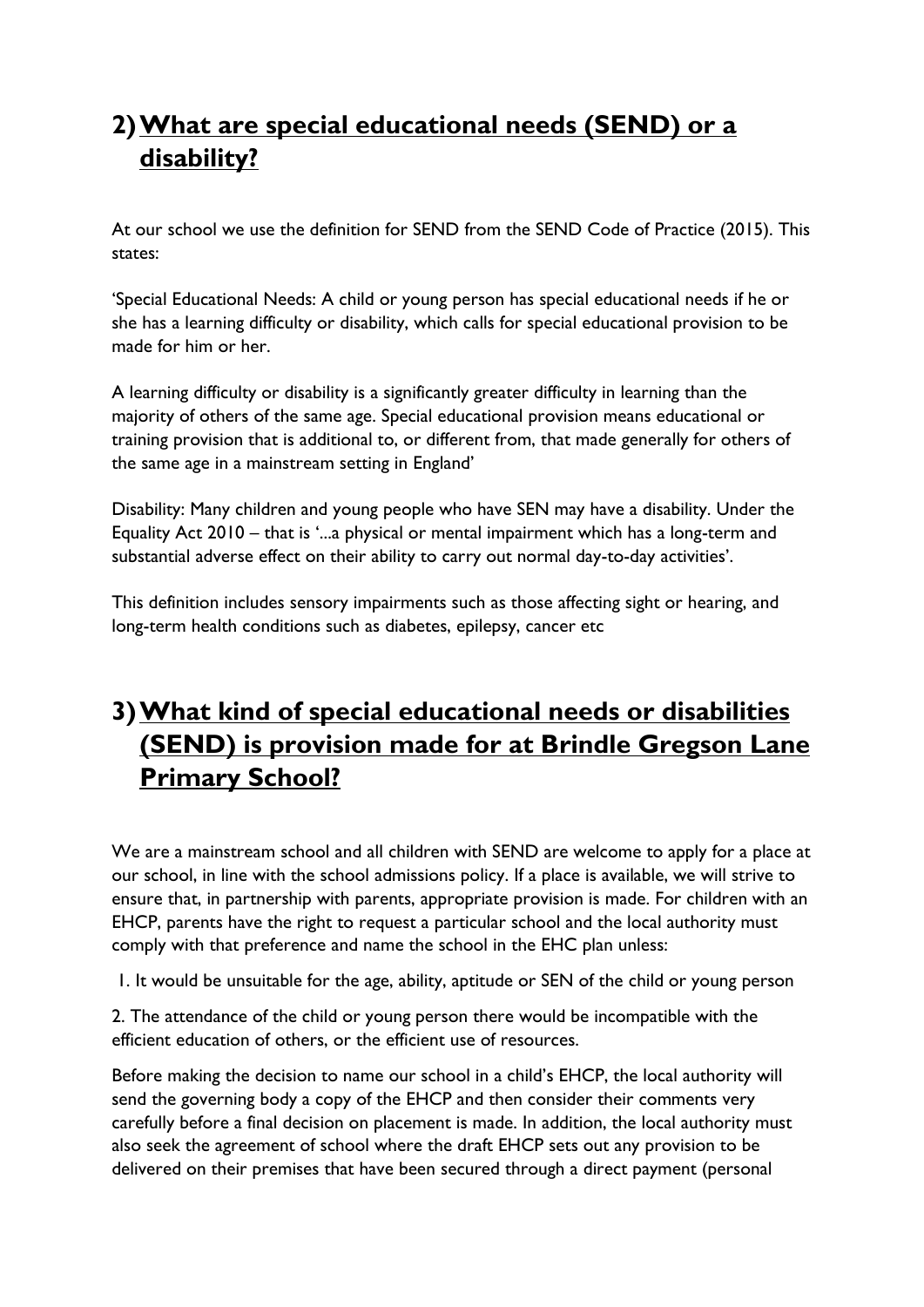budget). Parents of a child with an EHCP also have the right to seek a place at a special school if it they consider that their child's needs can be better met in specialist provision.

#### **4) How do we know if children need extra help?**

We know when a pupil needs help if:

- Concerns are raised by parents/carers, external agencies, teachers, the pupil's previous school or the pupil themselves, regarding concerns relating to inadequate levels of progress or inclusion.
- Assessments, such as that completed on entry or as a result of a concern being raised, indicates gap in knowledge and/or skills.
- Whole school tracking of attainment outcomes indicates lack of expected rate of progress.
- Observation of the pupil indicates that they have unmet needs
- Once a concern has been raised, teacher's will follow the "Assessment in SEND flowchart (please see SEND Policy) for cycle of stages of support.

## **5)What should I do if I think my child has Special Education Needs/Disabilities?**

If parents have concerns relating to their child's learning or inclusion then please initially discuss these with your child's teacher. This then may result in a referral to the school SENDCo and Inclusion Manager-Mrs Esa. Parents may also contact the SENDCo or the Head teacher directly if they feel this is more appropriate.

All parents will be listened to. Their views and their aspirations for their child will be central to the assessment and provision that is provided by the school.

# **6)How will the school support a child with SEND?**

Brindle Gregson Lane Primary School Leadership Team – including the SENDCo work with teachers and support staff to provide effective teaching and support for children with SEND in a variety of ways. These include:

- Involving children in all decisions relating to them including sharing of targets, involvement in review meetings (where appropriate), gathering evidence of pupil voice and ensuring that children understand the provision that is being provided for them.
- carefully differentiated planning which ensures that all children are able to make progress;
- supporting the Class Teacher to take full responsibility for the learning and progress of all children;
- using a wide variety of teaching approaches, including guiding learning through demonstration;
- providing visual support material;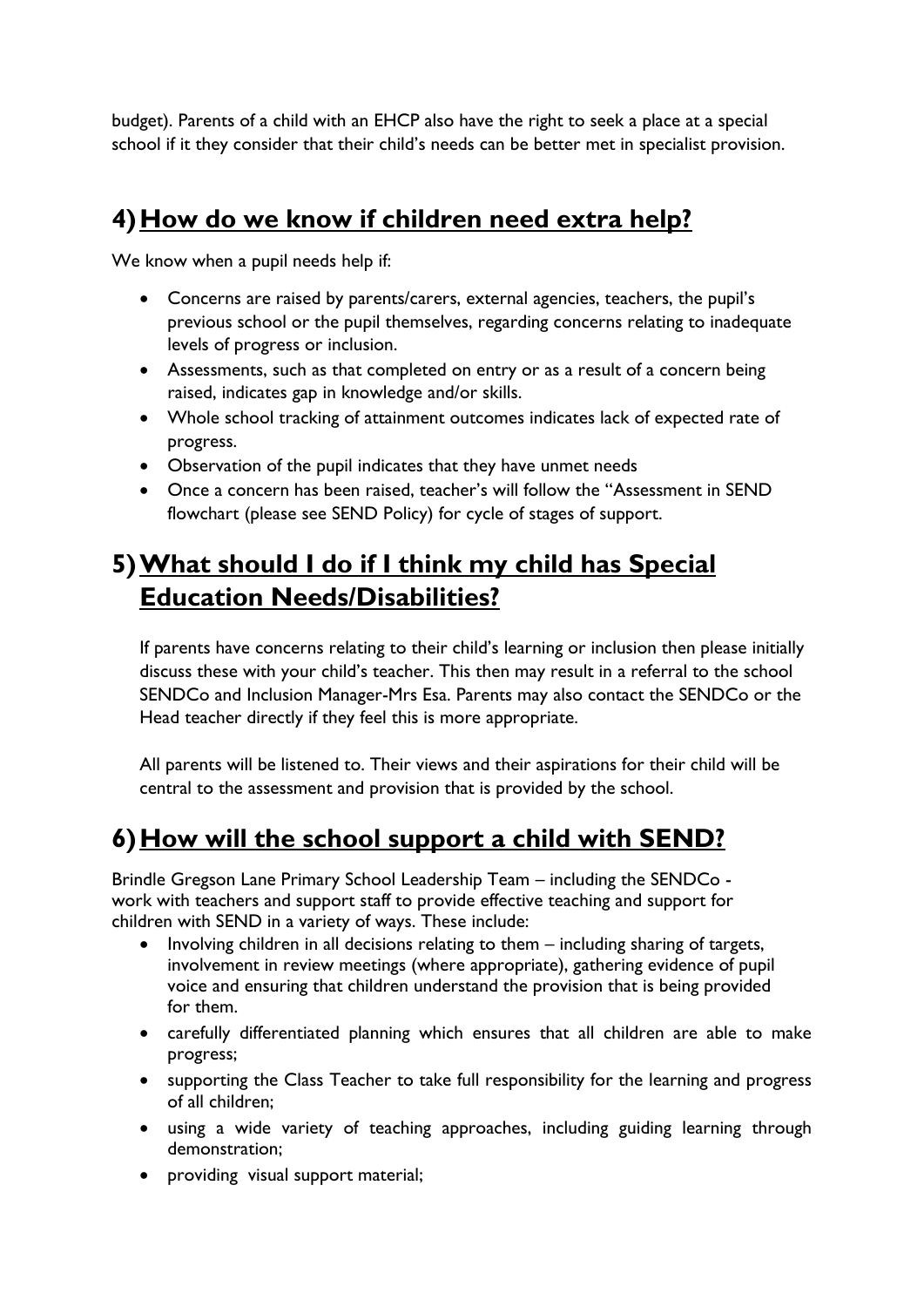- providing a stimulating, rich and interactive classroom environment;
- using regular, clear and rigorous assessments that help teachers to track pupils' progress and identify gaps in their understanding;
- using our marking policy to make sure that children know how to improve their work;
- providing additional adult support from well-trained Teaching Assistants
- making available specialist equipment and digital /assistive technology to support access and participation in learning.

If a teacher has concerns about a child, the child may be put at Wave 1 support stage. If at the next Pupil Progress Meeting these needs are still not met, the child has not made satisfactory progress or the teacher continues to hold concerns, the child may be Wave 2 Support. This will involve carefully planned additional interventions. The intervention will follow a "Plan", "Do", "Assess", "Review" Model (Please see Assessment in SEND flowchart).

If progress rates are judged to be inadequate despite the delivery of high quality interventions, then with collaboration of parents, the decision will be made whether or not to place the child at SEND support. If this is the case, then advice may be sought from external agencies regarding strategies to best meet the specific needs of a pupil. This will only be undertaken after parent permission has been obtained and may include referral to:

- 1. Educational Psychology Services
- 2. School nurse
- 3. Play therapist
- 4. Physiotherapy
- 5. Occupational Therapy
- 6. Sensory support
- 7. Speech & Language
- 8. Golden Hill/CAMHS
- 9. Chorley Inclusion Hub

A School Support Plan (SSP) will be drawn up detailing the area of need and the way that school plan to support that need. Termly SSP meetings will be held between class teachers and SENDCo and information will be shared with parents with regards to review of current support and implementation of new support.

N.B. For a very small percentage of pupils, whose needs are significant and complex and the SEN Support required to meet their needs cannot reasonably be provided from within the school's own resources, a request will be made to the local authority to conduct an assessment of education, health and care needs. This may result in an Education, Health and Care (EHC) plan being provided.

#### **7)How will I know how my child is doing?**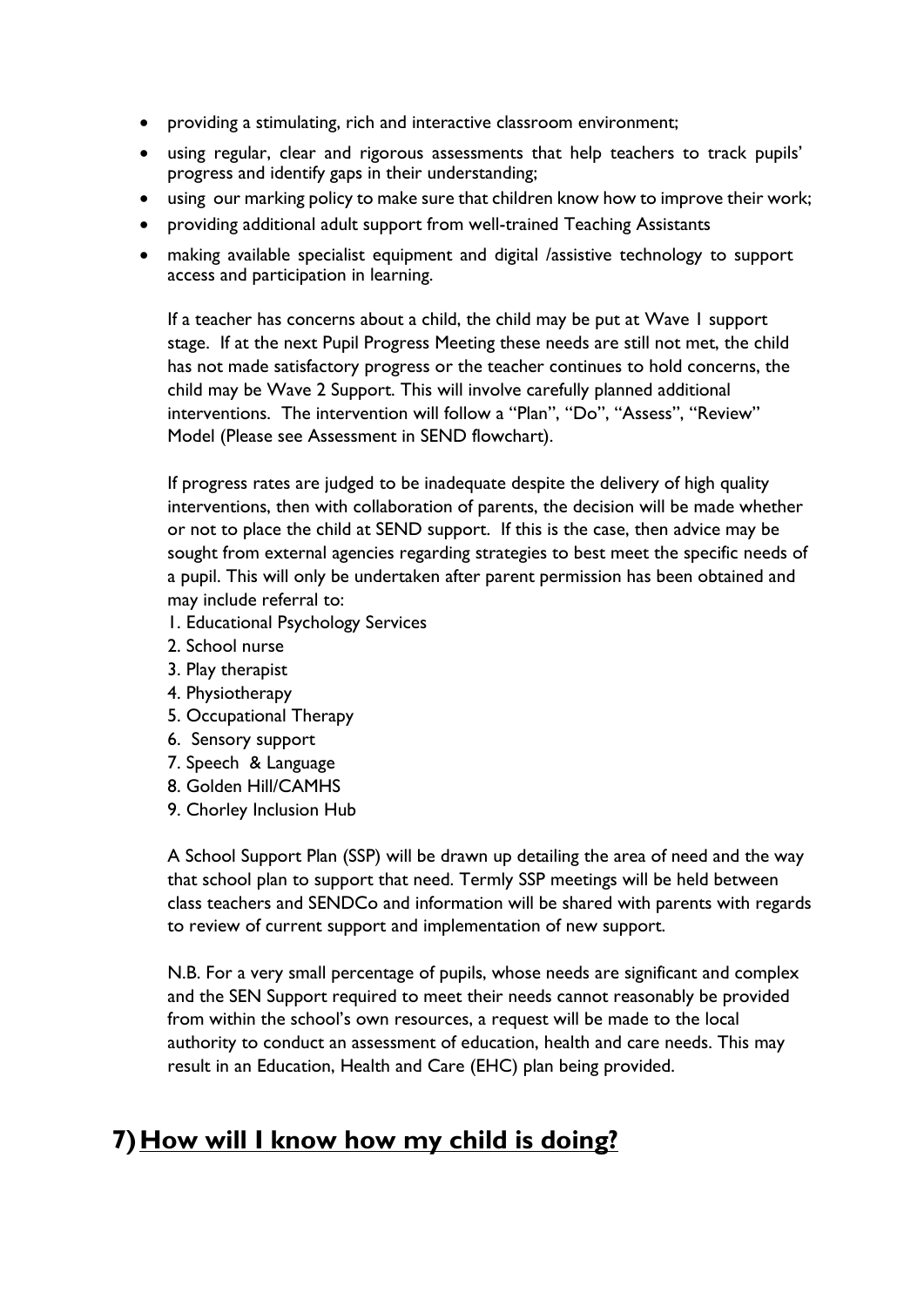The school Leadership Team will hold Pupil Progress Meetings with teachers. This will be an opportunity for class teachers to raise concerns and consider support available to pupils in their class. If a child is identified at Wave 2 support, additional intervention will be put into place to support the child. Parents will be kept informed regarding any additional support their child is receiving. If a child has been assessed as being at SEND SUPPORT stage, a School Support Plan (SSP) will be drawn up (where relevant and with advice taken from external agencies). The SSP and review of existing SSPs will be shared with parent/carers on a termly basis. Parent/carers will be contacted and involved in the decision to seek help from external agencies prior to any referrals being made.

Parents are also informed of their child's progress and well-being through Parents' Evenings and Summer reports. At Brindle Gregson Lane Primary School we operate an open door policy and we encourage parents/carers to come and speak to class teachers at the end of the school day with any concerns or information about their child.

Parents are encouraged to arrange an appointment to discuss their child's progress with the class teacher, the SENDCo or a member of the senior leadership team at any time when they feel concerned or have information they feel they would like to share that could impact on their child's success. Please contact the school office who will arrange this appointment for you. The contact number is 01254 852381.

## **8)What support will there be for children's overall wellbeing?**

Brindle Gregson Lane Primary School offers a wide variety of pastoral support for pupils. This includes:

- An evaluated Personal, Social, Health and Economic (PHSE) curriculum that aims to provide pupils with the knowledge, understanding and skills they need to enhance their emotional and social knowledge and well-being.
- Small group interventions to support pupil's well-being are delivered by trained teaching assistants. This could include social skills groups, circle of friends etc
- The school have a play therapist who visits the school once a week. If a teacher/parent have concerns then these are addressed through the Assessment in SEND FlowChart and a referral is made to the play therapist who can work on a 1:1 basis with the child. Parent permission is sought before any support is put into place.
- The school has good links with health support agencies and pupils with medical needs will be provided with a detailed Individual Health and Care Plan, compiled in partnership with the school nurse and parents and if appropriate, the pupil themselves. Staff who volunteer to administer and supervise medications, will complete formal training and be verified by the school nurse as being competent. All medicine administration procedures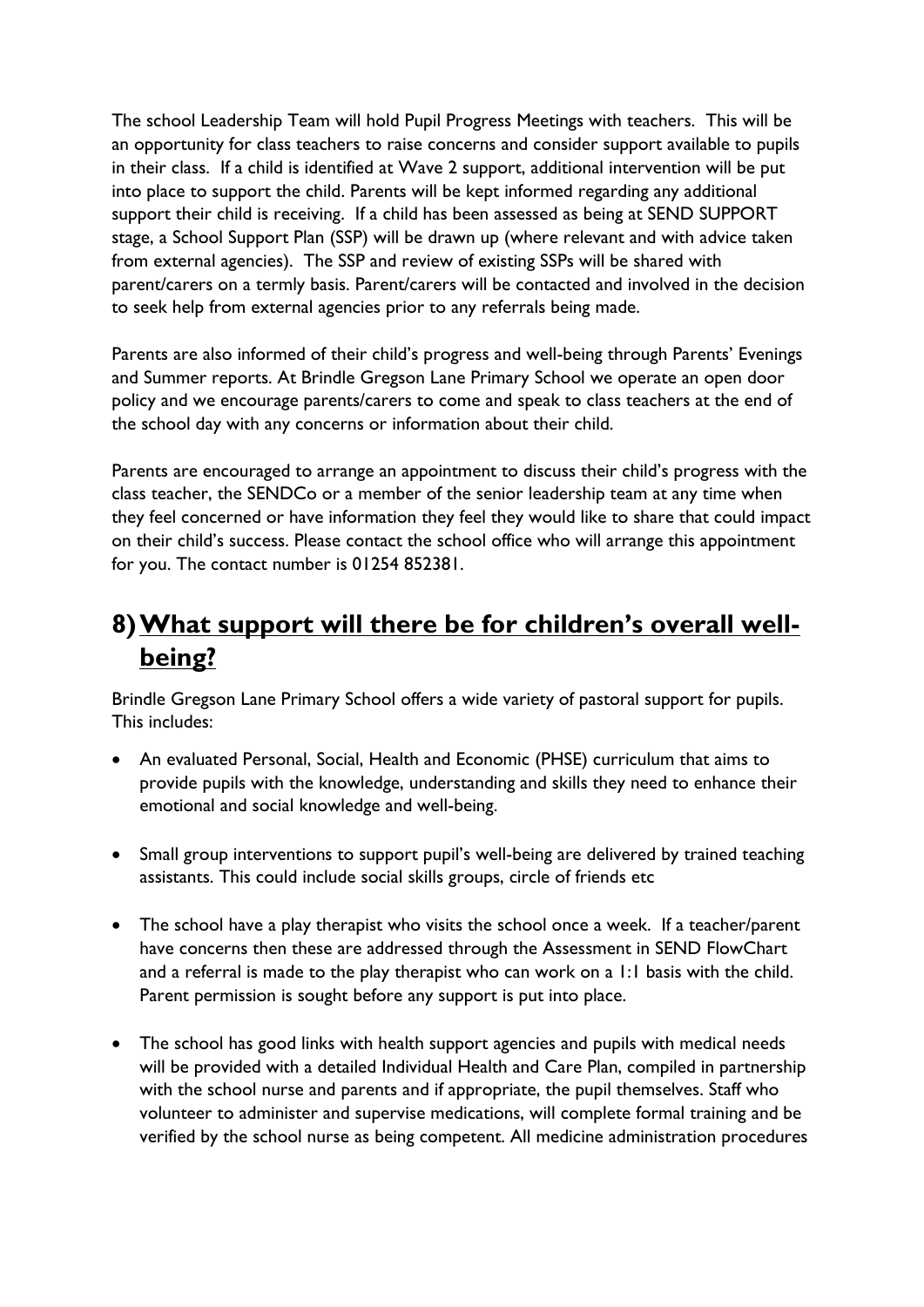adhere to the LA policy and Department of Education (DfE) guidelines and are identified in the School Medicine Administration Policy.

- Where appropriate and in collaboration with parent/carers, the school may make a referral to a pastoral/mental health support agency such as CAMHS, Early Intervention Team, Educational Psychologist, Children and Families Well Being Sevice, Golden Hill Inclusion Support Team and others.
- Bullying towards children with SEND is something which is taken very seriously at BGL – see further information in school Behaviour Policy and school Anti-bullying Policy.
- For children experiencing further difficulties at school, every support possible will be provided to ensure that children remain within school and external support through exclusion/education off site will be considered as a last resort.

## **9) How will my child be included in activities outside the classroom including school trips?**

Risk assessments are carried out and procedures are put in place to enable all children to participate in all school activities. The school ensures it has sufficient staff expertise to ensure that no child with SEND is excluded from any school provided activity.

If there are concerns around a child's social and emotional behaviour, then the parent/carer may be requested join the trip alongside the class. Every provision will be made to ensure all children are able to attend school trips.

### **10) How accessible is the school environment?**

The school was built in 2003 and is fully wheelchair accessible. To ensure all access for pupils and parents with disabilities the school has ensured it has ramps and that all doorways and entrances to the school are wide enough to accommodate a wheelchair if necessary. There is a disabled toilet facility, including shower, available for wheelchair users if the need arises.

#### **11) How will the school prepare/support my child for transitions or when joining or transferring to a new school?**

The School places great emphasis on sharing information and providing supported, positive transitions for all pupils moving to or from the School. When a child moves up to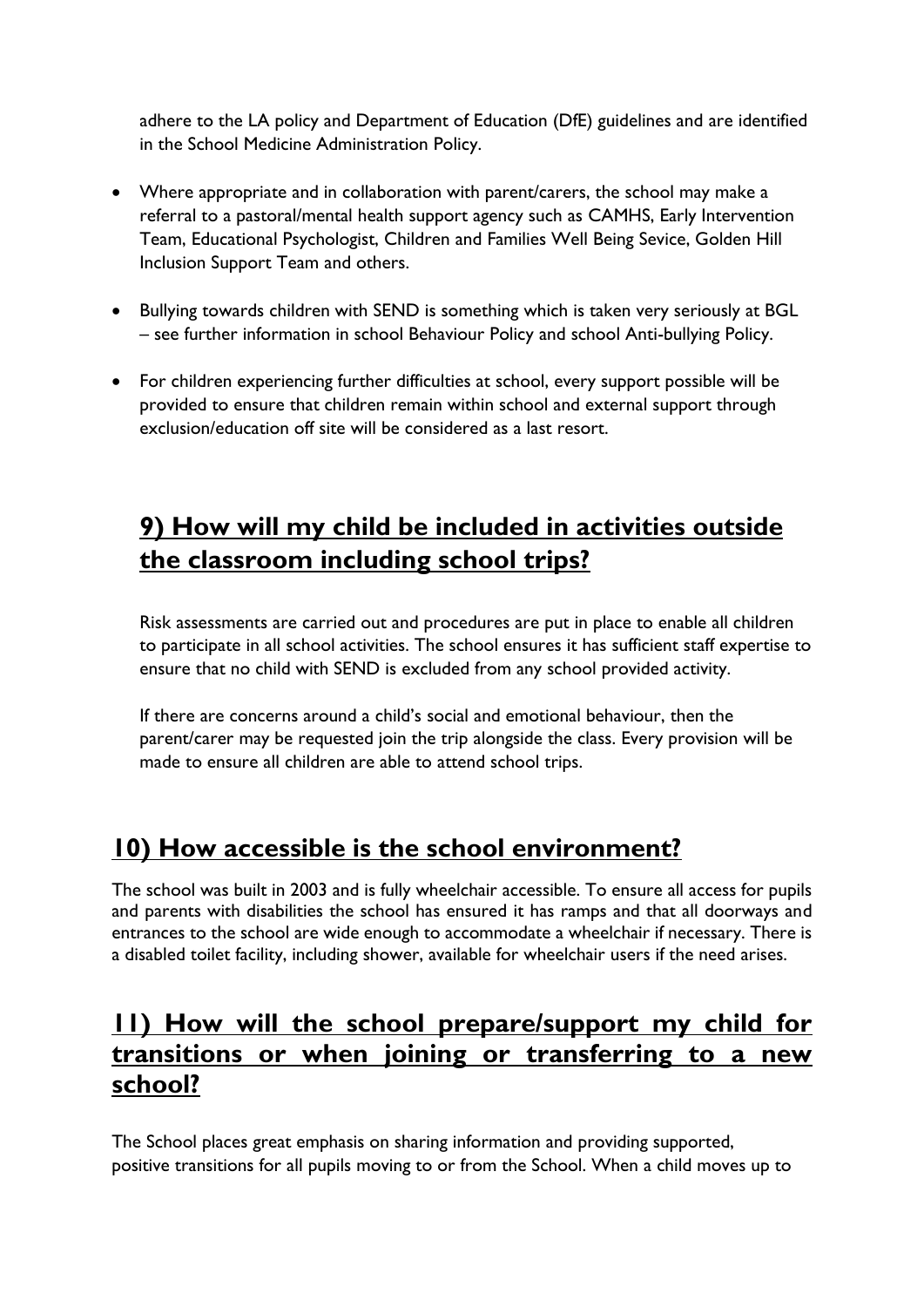the next class, transition meetings are organised where teachers and support staff make sure that the new Class Teacher and Teaching Assistant (TA) have a clear understanding of the needs of all children. In addition:

- Admissions to EYFS include home visits, open days, staggered entry and gathering information from the previous nursery or other setting.
- Transitions to secondary school The procedures include induction days, transition meetings with parents, visits to secondary schools, visits from Secondary SENDCos where appropriate, supporting parents to complete transition forms, and 'parentto-parent' information sharing about secondary school choices; Secondary SENDCOs are invited to any relevant meetings when the child reaches year 6.
- Transitions to and from our School include sharing information from/with other settings. Where a child has SEND, the SENDCO will directly make contact with parents and the previous setting. Teaching staff go through the routines and timetables with the new child and provide a pupil buddy during the settling period.

### **12)How are the school's resources allocated and matched to children's special educational needs?**

The school receives funding to respond to the needs of pupils with SEND from a number of sources that includes:

- A proportion of the funds allocated per pupil to the school to provide for their education called the Age Weighted Pupil Unit.
- The Notional SEN budget. This is a fund devolved to schools to support them to meet the needs of pupils with SEND.
- For those pupils with the most complex needs, the school may be allocated additional educational needs funding from the Local Authorities High Needs SEN Funding allocation.
- This funding is then used to provide the equipment and facilities to support pupils with special educational needs and disabilities through support that might include:
- Targeted differentiation to increase access to text (desk copies of information, work buddy, accessible text, IT e.g. read aloud software, different recording strategies, additional time etc..)
- In class, adult or peer support aimed at increasing skills in specific area of weakness (learning behaviours, organisation, etc)
- Out of class support (relationship building, social, emotional skill development) Small group intervention to enable catch up (subject or targeted at additional need)
- Specific support, advice and guidance is provided to parents and families to improve pupil's readiness for learning (relating to pupil's difficulties in attendance, behaviour, physiological and emotional needs etc)
- Provision of specialist resources or equipment (IPADs, Hearing Aids)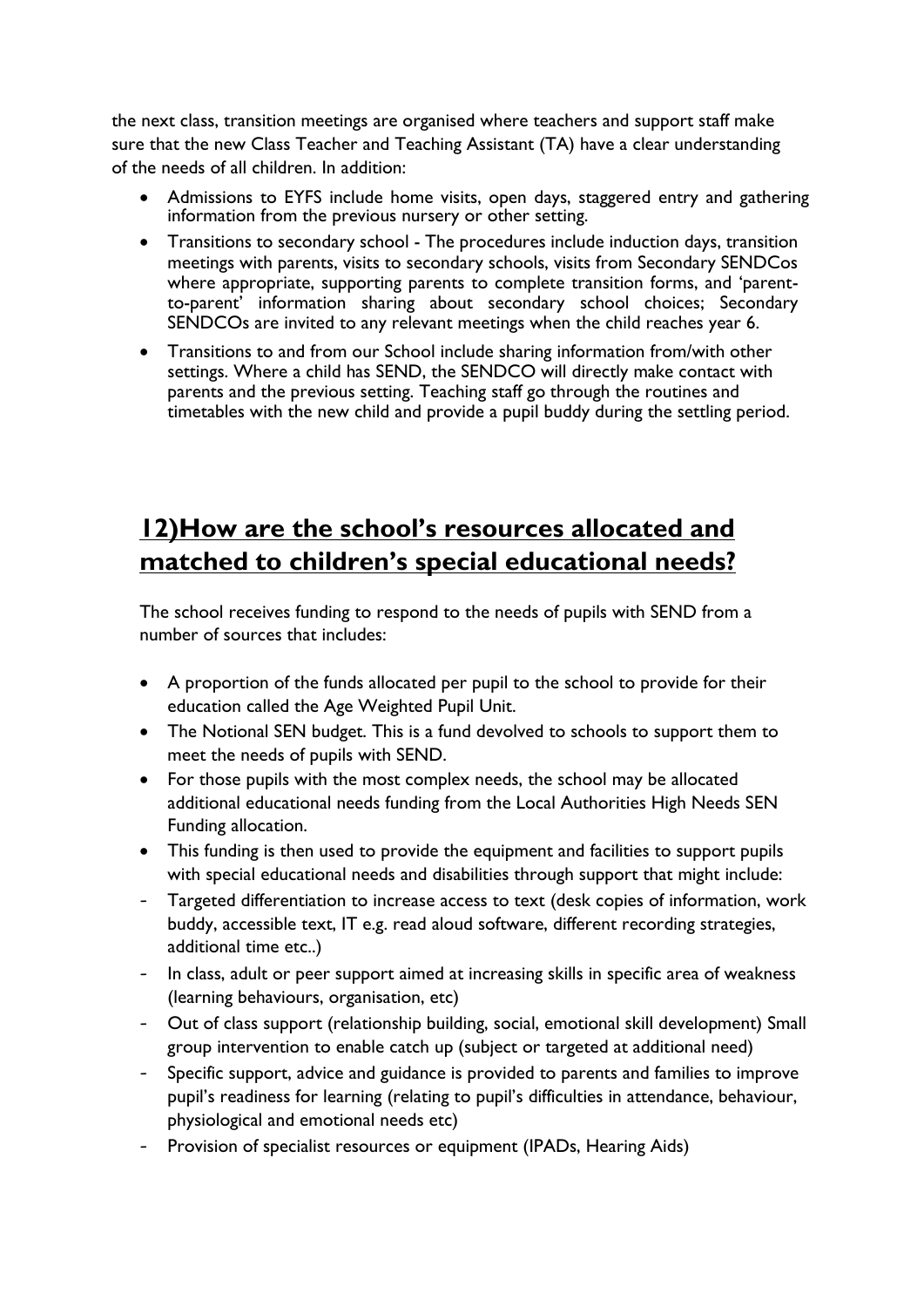- Referrals to outside agencies such as Play Therapist, Educational Psychologist, Sensory assessment etc

In addition: The Pupil Premium funding provides additional funding for pupils who are claiming Free School Meals, who are in the care of the local authority or whose parents are in the Armed Services. The deployment of this funding is published on the school website. If parents wish to discuss the options available for their child, they are welcome to make an appointment to see the Head teacher.

#### **13) Expertise and Training of Staff**

All Teachers and Support Staff undergo a Performance Management and Appraisal process where their training needs are identified and supported by a school leader. Staff are also encouraged to raise training needs as and when they arise and these will be accommodated as best as possible by the leadership team. SENDCo and Leadership Team are also responsible for keeping staff up to date with changes in legislation and to organise whole staff training where appropriate.

#### **14) What do I do I have a complaint regarding SEND?**

At Brindle Gregson Lane Primary School, we are responsive to any expressions of concern made by parent/carerss and try to resolve concerns amicably. Parents who have a complaint about any aspect of SEND should initially contact the secretary to make an appointment with the SENDCo. If the matter remains unresolved then an appointment should be made to see the Headteacher. An appointment can also be made to meet school governors through the school office – 01254 852381.

#### **15) Who can I contact for further information or if I have any concerns?**

If you wish to discuss your child's special educational needs or are unhappy about any issues regarding the school's response to meeting these needs please contact the following:

- Your child's class teacher,
- The SENDCo,
- The Headteacher

All can be contacted via the school office: 01254 85238. The SENDCo Mrs Esa can be reached via email: [kesa@bgl.lancs.sch.uk](mailto:kesa@bgl.lancs.sch.uk)

#### **Further Information:**

Further information can be found on our school website with regards to the schools Local offer: http://www.bgl.lancs.sch.uk/send/

Lancashire's Local Offer: [http://www.lancashire.gov.uk/children-education](http://www.lancashire.gov.uk/children-education-families/special-educational-needs-and-disabilities.aspx)[families/special-educational-needs-and-disabilities.aspx](http://www.lancashire.gov.uk/children-education-families/special-educational-needs-and-disabilities.aspx)